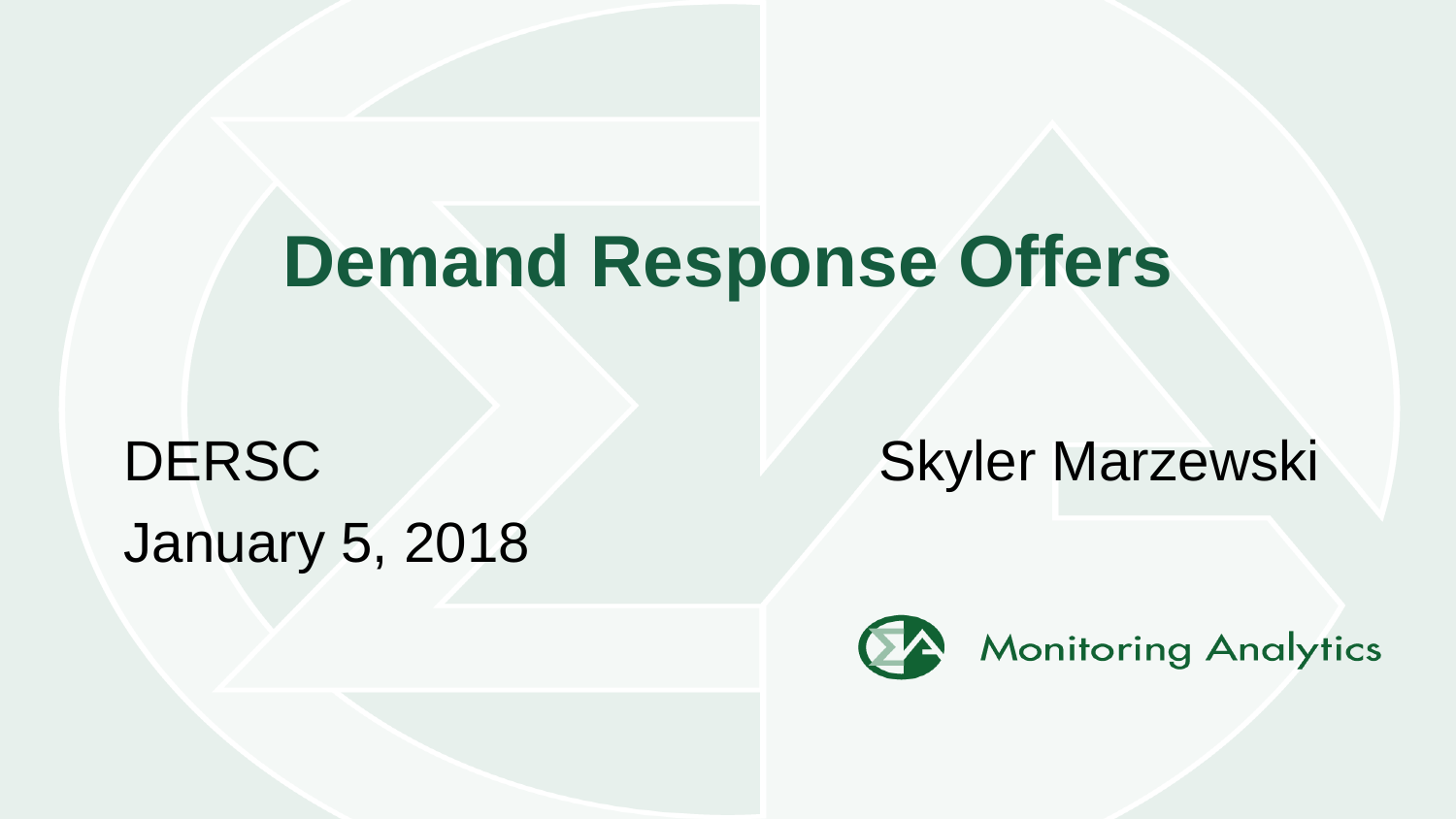#### **Demand Response Terms**

- **Offer Price is used for Economic DR (Not Capacity).**
	- **Price at which load is willing to reduce. Offer price can be changed.**
- **Strike Price is used for Emergency/Pre-Emergency DR (Capacity).**
	- **Price guaranteed to be paid when Load Management Event dispatched by PJM. Strike price cannot be changed during a delivery year.**
- **Shutdown costs are used for both Economic and Emergency DR.**
	- **No rules defining shutdown costs.**

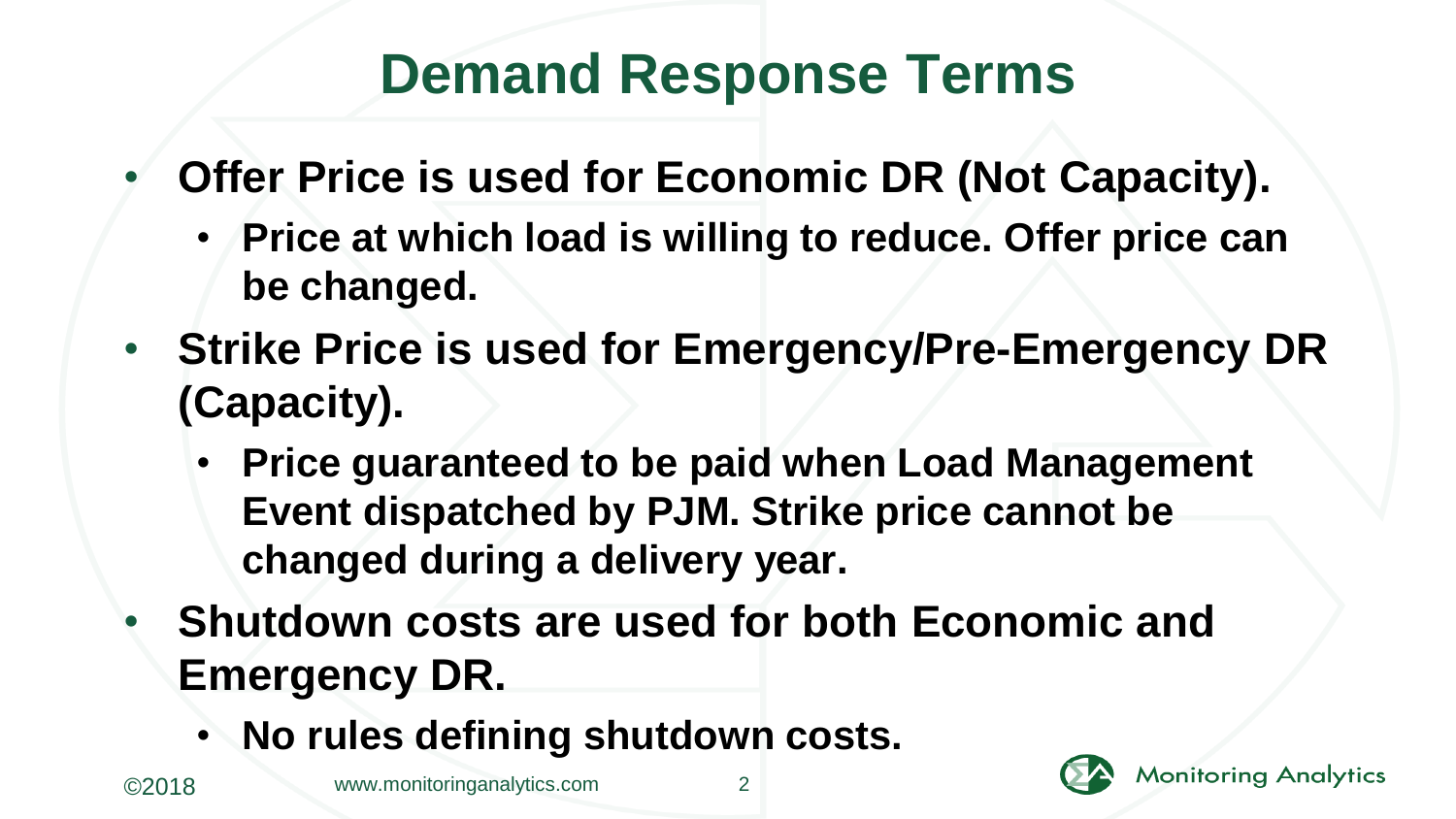## **Economic Demand Response (Not Capacity)**

- **Voluntary offers**
- **Maximum offer price is \$2,000/MWh**
	- **Any offers above \$1,000/MWh must be based on verified costs. No rules defining costs.**
- **Economic DR makes only price based offers.**
	- **No market power mitigation applies, even if DR resources fail TPS test.**
- **Shutdown costs are not verified or limited by PJM.**

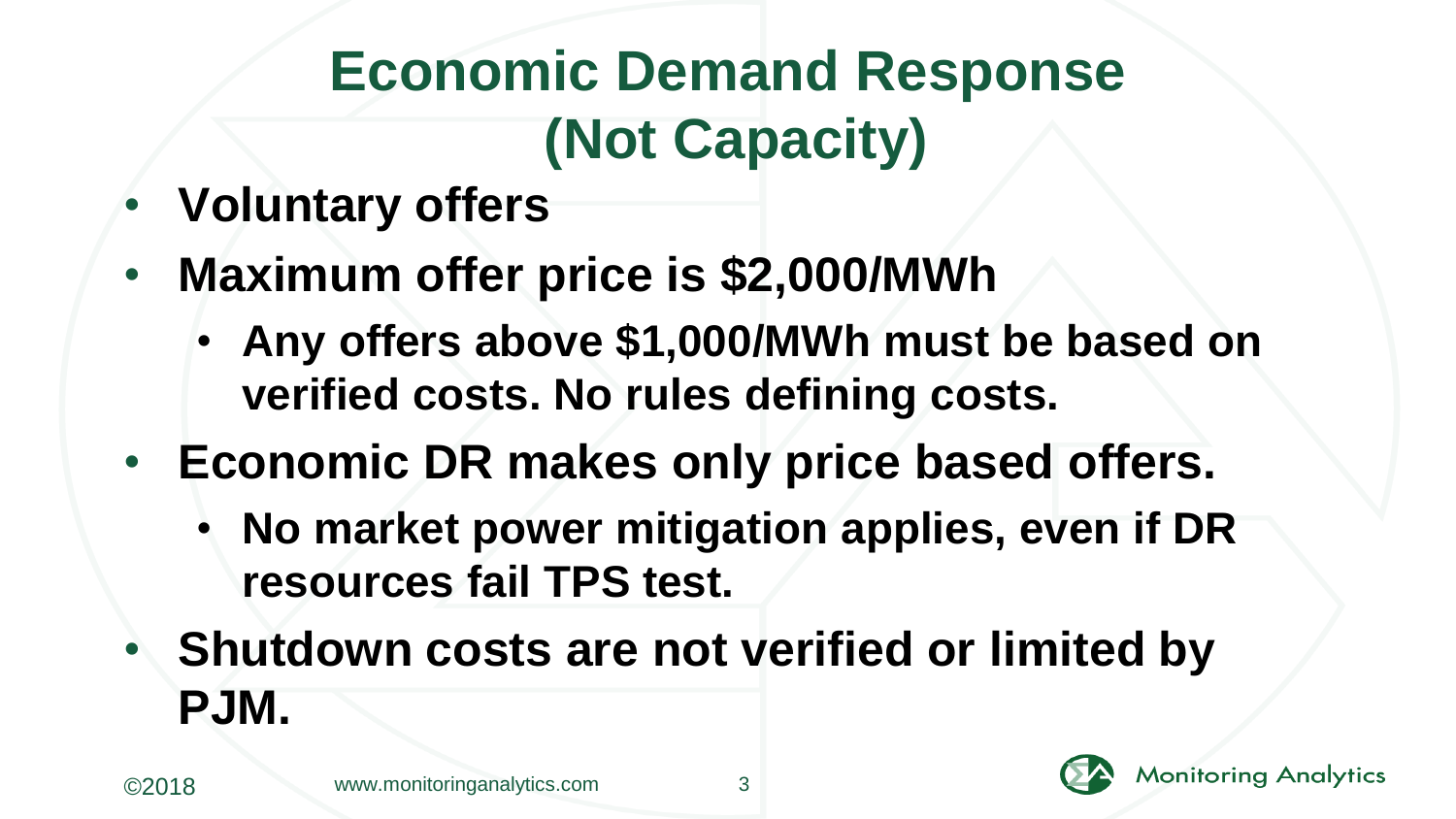## **Emergency and Pre-Emergency Demand Response (Capacity)**

- **Maximum strike price based on lead time:**
	- **Default is 30 minute: \$1,849/MWh**
	- **If approved by PJM 60 minute: \$1,425/MWh**
	- **If approved by PJM 120 minute: \$1,100/MWh**
- **Shutdown costs are not verified or limited by PJM.**
- **Not subject to cost-based offers under Order 831.**
	- **No market power mitigation applies, even if DR resources fail TPS test.**